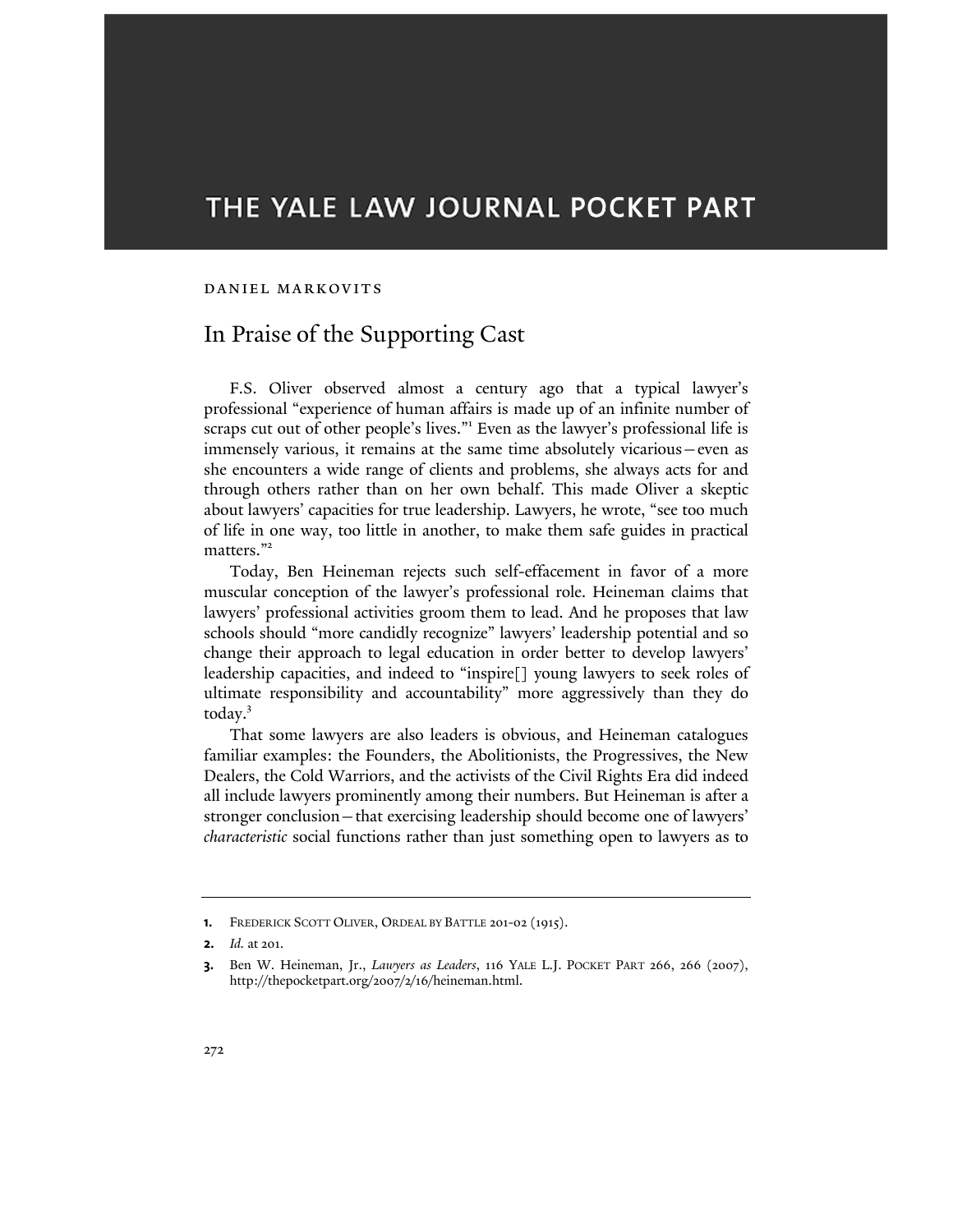other professionals, and indeed to citizens quite generally.<sup>4</sup> Heineman believes that "[t]he core competencies of law are as good a foundation for broad leadership as other training" and so proposes that the aspiration to lead should supplant the more traditional advisory role in young lawyers' ambitions.<sup>5</sup> Indeed, he confesses a "wish to redefine (or at least to re-emphasize) the concept of 'lawyer' to include 'lawyer as leader.'"<sup>6</sup>

This stronger proposal substantially misunderstands the lawyer's social role. In making it, Heineman neglects the lawyer's traditional virtues and promotes a caste of mind that is incompatible with these virtues. Moreover, because the lawyer's traditional role contributes importantly to the glue that holds political life together, implementing Heineman's revisionist agenda would have far-reaching, and dangerous, consequences—not just for lawyers but for society quite generally.

#### i. two species of legitimation

One of the core functions of any legal order—and especially of legal orders that regulate complex, pluralist societies—is legitimation. The legal order must give citizens reasons to regard its decrees as authoritative even when they disagree with the substantive policies that the order enacts and the outcomes that it imposes.

This problem is familiar in its wholesale manifestation. How is the lawmaking process to be rendered legitimate even with respect to those citizens who oppose the laws that this process produces? How must lawmaking be

- 5. Heineman, *supra* note 3, at 266.
- 6. Id. To be sure, Heineman also says that he does "not intend to diminish the fundamental legal role of providing services to the vast array of institutions and individuals who need them . . . ." But the main thrust of Heineman's proposals nevertheless remains precisely to disparage this traditional conception of the lawyer's professional role.

<sup>4.</sup> Heineman also claims, or at least suggests, that leadership was commoner among lawyers in the past than it is today—for example, when he characterizes the historical examples just listed as reflecting generations of lawyer "leaders." Id. at 268. But the historical record is more complicated in this respect than Heineman credits. At the very least, the lawyerleaders to whom he refers were exceptions in a bar whose representative members focused on much more mundane matters. And in many cases the organized bar sought actively to preserve the status quo, resisting the efforts of the lawyer-leaders whom Heineman champions. For example, although one segment of the bar was indeed instrumental in conceiving and implementing the administrative state, the balance of the legal profession, including the American Bar Association, resisted and sought to defeat the New Deal. See generally Charles W. Wolfram, Toward a History of the Legalization of American Legal Ethics II: The Modern Era, 15 GEO. J. LEGAL ETHICS 205, 218 (2002); Robert W. Gordon, The Legal Profession, in LOOKING BACK AT LAW'S CENTURY 287, 298 (Austin Sarat et al. eds., 2002).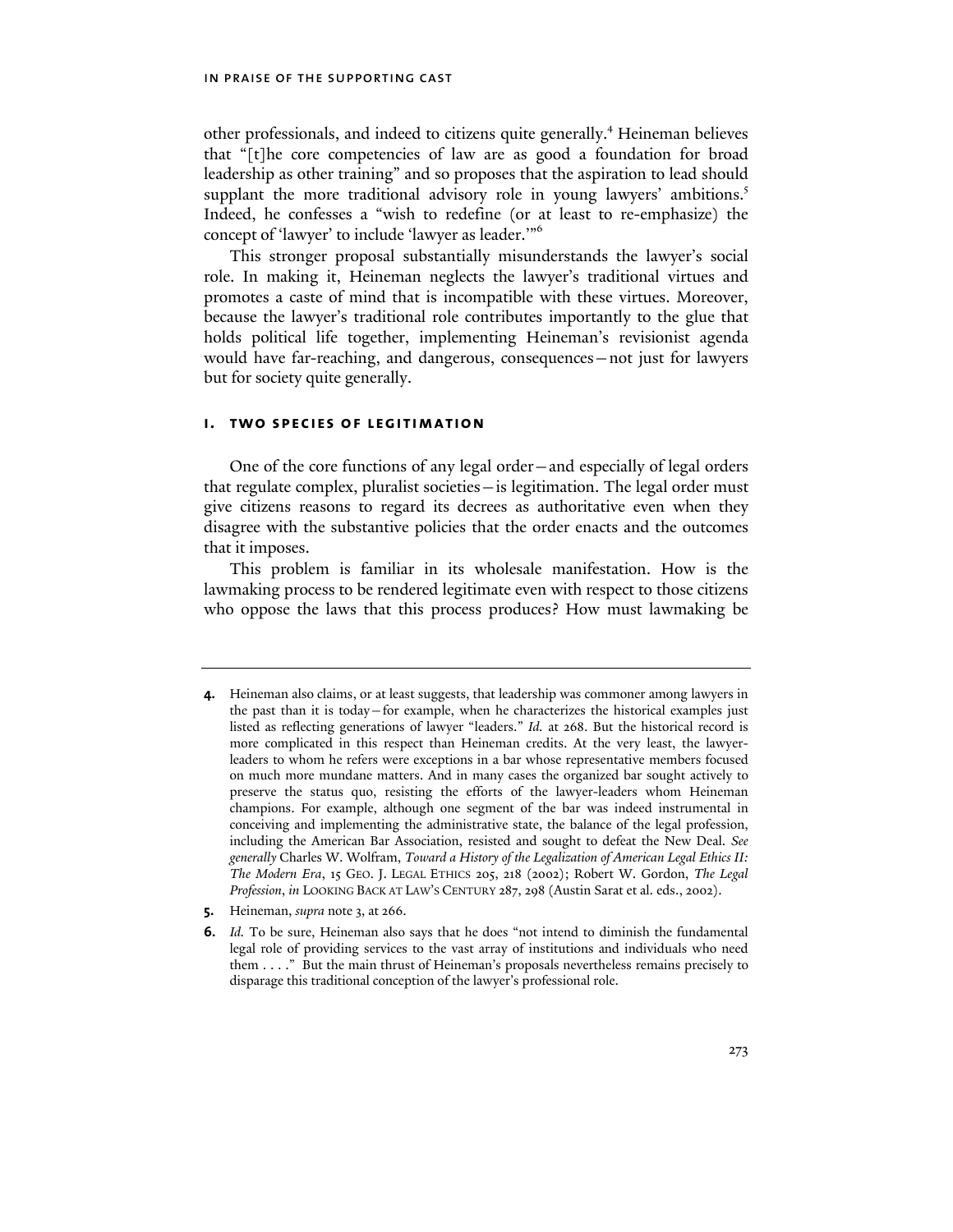managed in order to sustain a general obligation to obey the laws that are made? The solution characteristically adopted by open societies is procedural and participatory. Insofar as the lawmaking process is democratic, even the losers have reason to accept its results, roughly because the process has engaged them and fairly reflects their input.<sup>7</sup>

The problem of legitimation also manifests itself at retail, moreover, in ways that are no less significant even if they are perhaps less commonly remarked. Even after a (democratic) lawmaking process has established an authoritative resolution to conflicts about what general principles should govern collective life, further conflicts will arise about how these general laws should be applied to the specific facts and circumstances of particular cases. A canonical case provides a vivid example: should a law that forbids the importation of foreign laborers apply to prevent a religious congregation from bringing a foreigner to the United States to serve as its pastor?<sup>8</sup> A mechanism other than lawmaking must resolve these and myriad similar questions of application. And it is essential that this mechanism should produce resolutions that the losers regard as authoritative even as they oppose them on the merits.

As at wholesale, so also at retail legitimation requires procedural and participatory practices. Among the most important of these is adjudication. Like democratic politics, adjudication is a form of commensuration—a process in which the parties to disputes agree about what resolution to live by in practice even as they continue to disagree about which outcome is, in principle, right. Adjudication achieves this legitimacy by bringing disputants into affective engagement with one another—an engagement that, as Lon Fuller once observed, has the "capacity to reorient the parties toward each other, not by imposing rules on them, but by helping them to achieve a new and shared perception of their relationship, a perception that will redirect their attitudes and dispositions toward one another."<sup>9</sup> When it succeeds, adjudication has so deep a transformative effect on participants that "the transformed dispute" that adjudication creates "can actually become the dispute"<sup>10</sup> that disputants pursue.

<sup>7.</sup> This basic idea has been elaborated in many ways. For an initial, and still provisional, account of my own views, see Daniel Markovits, Democratic Disobedience, 114 YALE L.J. 1897  $(2005).$ 

<sup>8.</sup> See Church of the Holy Trinity v. United States, 143 U.S. 457 (1892).

<sup>9.</sup> Lon L. Fuller, Mediation: Its Forms and Functions, 44 S. CAL. L. REV. 305, 325 (1971). Here I am glossing over certain complexities in Fuller's views of the different kinds of dispute resolution.

<sup>10.</sup> See William L.F. Felstiner, Richard L. Abel & Austin Sarat, The Emergence and Transformation of Disputes: Naming, Blaming, Claiming, 15 LAW & SOC'Y REV. 631, 650 (1980- 1981).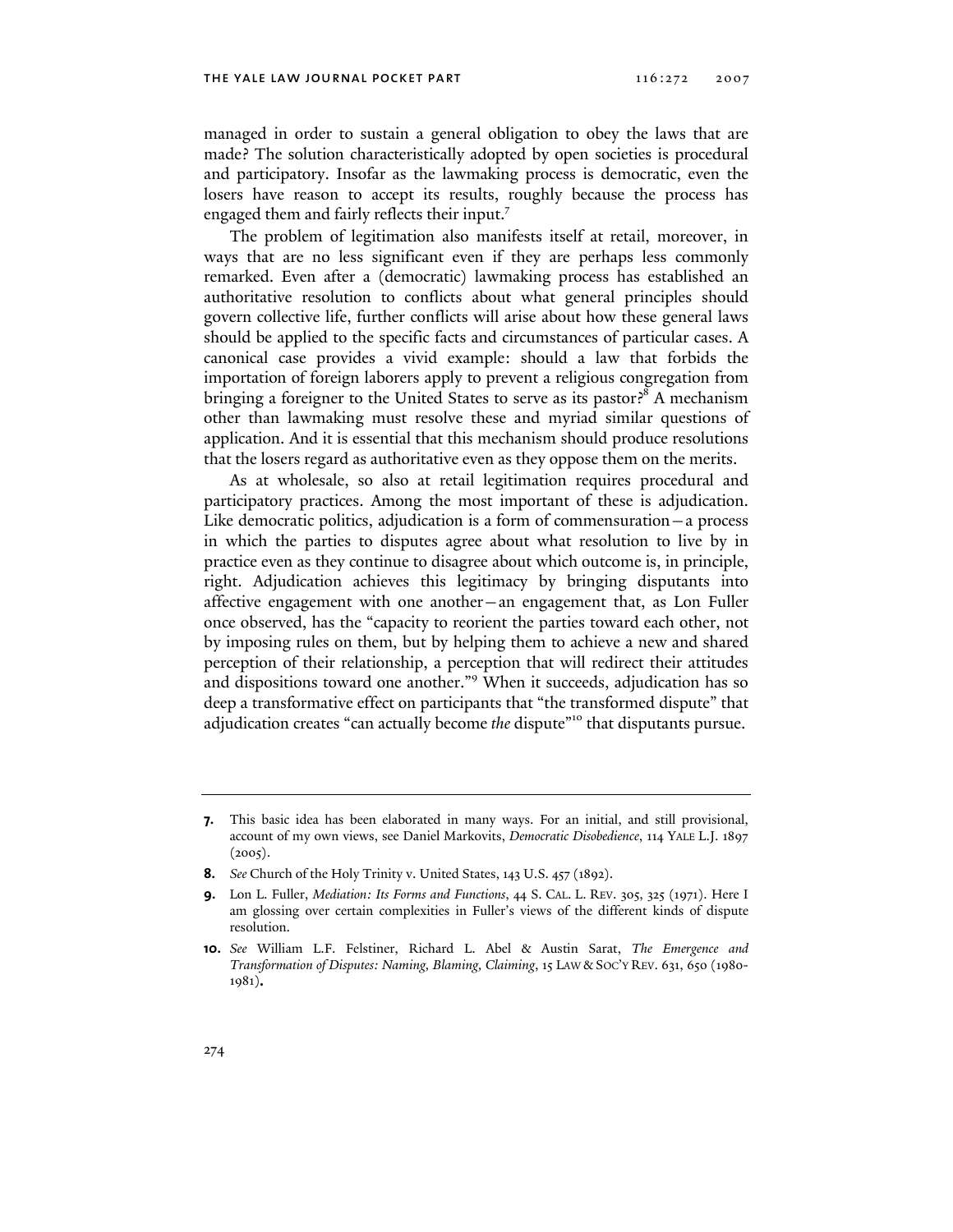Adjudication, in other words, changes disputants' aspirations and reconstructs disputes in ways that ensure the legitimacy of the outcomes that it produces—it eliminates from disputants' minds characterizations that cast their disputes as intractable, replacing them with alternative characterizations that are more benign. Insofar as adjudication achieves this transformation, the legitimacy of the legal process follows, because the reconstructed disputes and the resolutions that the legal process proposes have been tailored to suit each other, so that parties who come (through their affective engagements with the legal process) to see their disputes as the legal process proposes also come to accept the resolutions that the legal process recommends.

Indeed, when it is most successful adjudication intercedes in social conflicts even before they have fully ripened into open disputes, creating in persons a general disposition to conceive of disputes, ab initio, on the terms that adjudication recommends—terms that favor their eventual legitimate resolution. Tocqueville long ago identified this possibility, when he observed that Americans tend, even in "their daily controversies," to "borrow . . . the ideas, and even the language, peculiar to judicial proceedings."<sup>11</sup> The tort system provides a particularly vivid contemporary illustration of this insight. For all its failings, tort law has proved remarkably successful at convincing Americans to re-conceptualize accidents and ensuing injuries—rejecting folk understandings that emphasize personal honor and lost human flourishing in favor of much more tractable ideas about efficient precaution and money damages.

#### ii. lawyers as legitimators

Lawyers are essential to adjudication's power to achieve retail legitimation on this model. As Karl Llewellyn said, it is one of the "law-jobs" to sustain authoritative resolutions of "trouble cases"—cases in which general principles do not straightforwardly resolve themselves into consensus outcomes.<sup>12</sup> Lawyers do this job by serving as bridges between the state and its citizens and as buffers between competing citizens. They "objectify" their clients' claims, abstracting from the clients' narrow interests and circumstances, and connecting the claims to broader principles "in terms of which . . . binding solution[s] [to disputes] can be found."<sup>13</sup> They "test the reality of the[ir]

<sup>11.</sup> 1 ALEXIS DE TOCQUEVILLE, DEMOCRACY IN AMERICA 357 (F. Bowen ed., 1862).

<sup>12.</sup> See K.N. LLEWELLYN & E. ADAMSON HOEBEL, THE CHEYENNE WAY: CONFLICT AND CASE LAW IN PRIMITIVE JURISPRUDENCE (1941).

<sup>13.</sup> Maureen Cain, The General Practice Lawyer and the Client: Towards a Radical Conception, 7 INT'L J. SOC. L. 331, 343 (1979).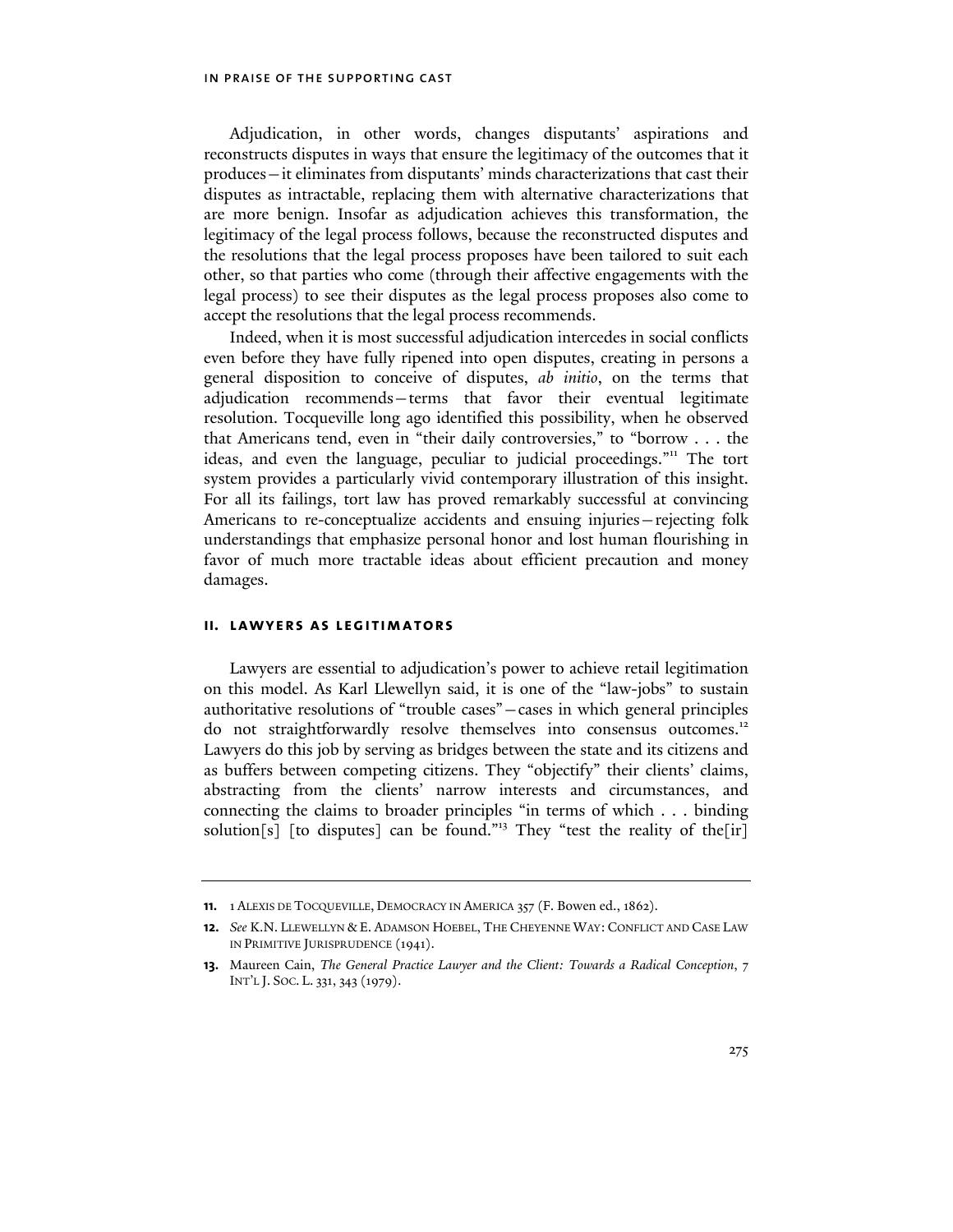clien[ts'] perspective[s],"<sup>14</sup> sorting their clients' claims into reasonable and unreasonable components. And in these ways, lawyers reconstitute their clients' claims, transforming them from brute demands, which are fundamentally unanswerable, into assertions of right, which invoke public, generally applicable principles and therefore implicitly acknowledge the conditions of their own failure.<sup>15</sup> In short, lawyers translate between disputants' idiosyncratic native idioms and the intersubjective language of the state, expressed in its laws. And by doing so, lawyers help to recast disputes in terms that allow disputants meaningfully, and effectively, to engage each other in the search for an authoritative resolution. The traditional lawyer-client relation is thus "focused," as Talcott Parsons observed, on the "smoothing over" of "situations of actual or potential social conflict."<sup>16</sup>

In order successfully to serve in this role, lawyers must avoid rather than assert leadership—living not authentically but vicariously. Whereas leaders promote and indeed indulge their personal judgments, lawyers must instead suppress them in favor of a professional ethic of fidelity to their clients: an ethic that emphasizes deference to clients' purposes and accuracy in translating these purposes into the language of the law. Lawyers who accept this professional ethic aspire to what I elsewhere call negative capability—they suppress their own and magnify their clients' perspectives.<sup>17</sup> By contrast, lawyers who fail to achieve negative capability, and judge rather than serve their clients, undermine adjudication's legitimating ambitions. Such lawyers will be experienced by clients as foreign and hostile, so that they disrupt rather than encourage disputants' legal engagements with one another. Rather than establishing a form of commensuration, in which clients come to engage one another through the legal process, judgmental lawyers confront clients as an unmediated and alienating part of the process, and they therefore undermine rather than support the legitimacy of adjudication.

This is not to say that fidelity and negative capability require lawyers to act as extreme partisans, willing to do everything that their clients ask. And the question of the proper extent of lawyerly partisanship remains a difficult one

<sup>14.</sup> Felstiner et al., *supra* note 10, at 646.

<sup>15.</sup> See Lon L. Fuller, The Forms and Limits of Adjudication, 92 HARV. L. REV. 353, 368 (1978). Fuller imagines a baseball player who transforms his brute claim to play catcher into a claim of right based on his being the best catcher available and therefore implicitly acknowledges that he must abandon his claim in case a more skilled catcher appears.

<sup>16.</sup> Talcott Parsons, The Law and Social Control, in LAW AND SOCIOLOGY: EXPLORATORY ESSAYS 56, 63 (William M. Evan ed., 1962).

<sup>17.</sup> I introduce this idea to legal ethics in earlier article. See Daniel Markovits, Legal Ethics from the Lawyer's Point of View, 15 YALE J.L. & HUM. 209 (2003).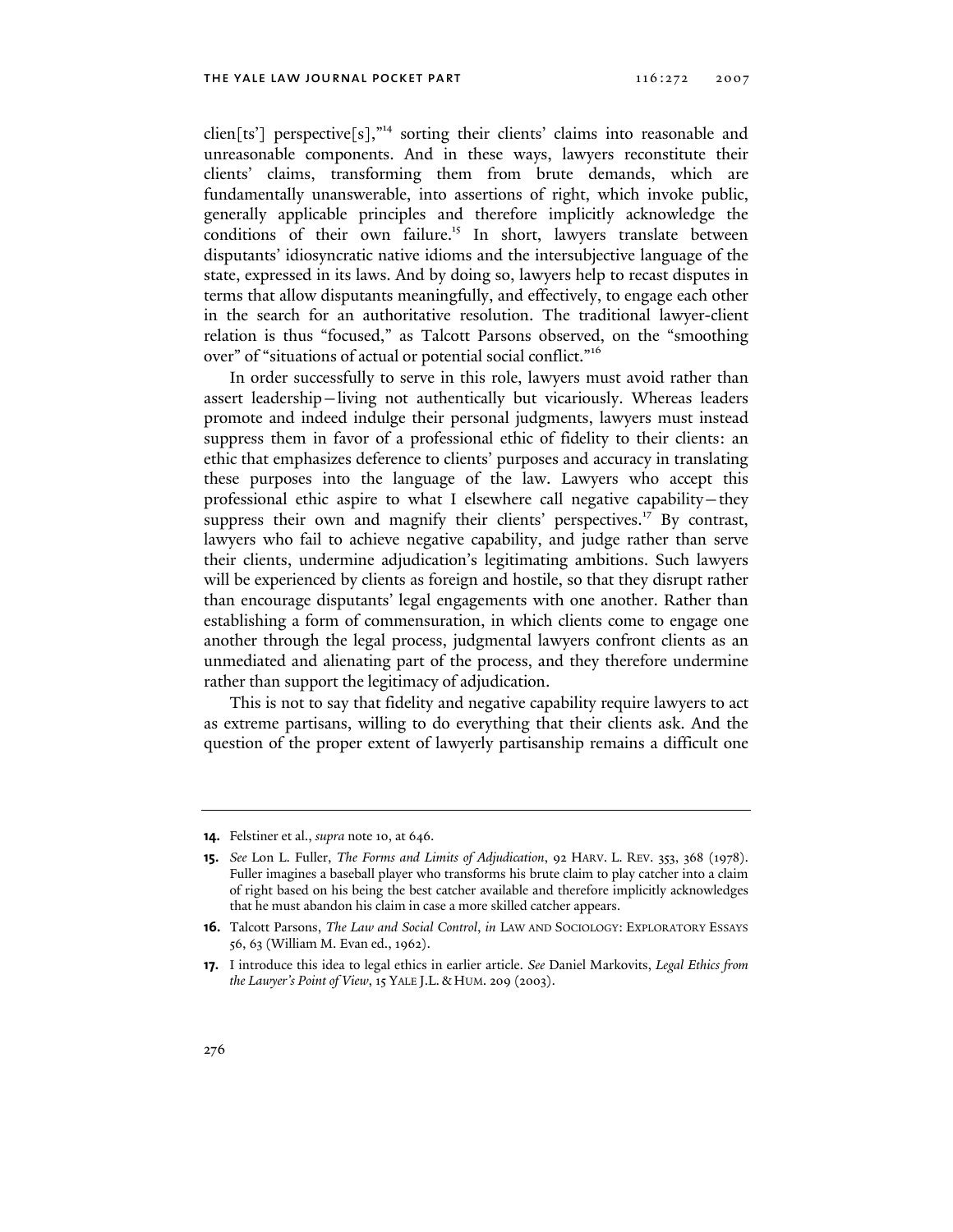(which I take up in great detail in a forthcoming book).<sup>18</sup> But the authority of adjudication depends on lawyers whose first instinct and basic gestalt is to serve rather than to judge their clients. And that is not leadership but rather, at least in one way, its polar opposite.

#### iii. not revolution but renewal

To be sure, lawyers can experience their pursuit of negative capability as costly. Heineman is right to observe that "the traditional legal roles of advocate or counselor may have an amorality which is ultimately unfulfilling"<sup>19</sup> and that the "disconnect between personal values and professional life"<sup>20</sup> that this form of lawyering demands can be experienced as burdensome by those who practice it. Indeed, I have elsewhere argued in detail that this burden is not just psychological but instead has an important ethical component.<sup>21</sup> But although Heineman is also right that abandoning negatively capable lawyering in favor of a leadership conception of the lawyer's role can alleviate these tensions and allow lawyers to "achieve[] convergence between who they [are] and what they [do],"<sup>22</sup> the relief for lawyers would be achieved at an unacceptably great cost to the legitimacy of the legal system and indeed of social and political arrangements more generally.

The answer to the ethical dilemma that Heineman correctly identifies therefore simply cannot be to abandon the lawyer's traditional role as legitimator of the decisions of others in favor of a new role as a lawyer-leader, that is, as herself a decider. Indeed, the political and social need for the services of traditional lawyers has never been greater than it is today. Although Heineman confidently claims that "our society is suffering from a leadership deficit in public, private, and non-profit spheres,"<sup>23</sup> the truth seems more likely the reverse. There are today, as always, plenty of people about who are willing to deploy whatever power they possess in the service of their personal conceptions of what ought to be done. And it is a commonplace of our age that the executory virtues are in the ascendancy and that institutions of all sorts—

- 19. Heineman, supra note 3, at 267.
- 20. Id. at 266.

- 22. Heineman, *supra* note 3, at 268.
- **23.** *Id.* at 266.

<sup>18.</sup> See DANIEL MARKOVITS, TRAGIC VILLAINS: LAWYERS AND THEIR ETHICS IN THE MODERN WORLD (forthcoming 2008).

<sup>21.</sup> See Markovits, supra note 17. I develop this ethical argument in greater detail and connect it to the history and sociology of the legal profession in DANIEL MARKOVITS, TRAGIC VILLAINS: LAWYERS AND THEIR ETHICS IN THE MODERN WORLD (forthcoming 2008).